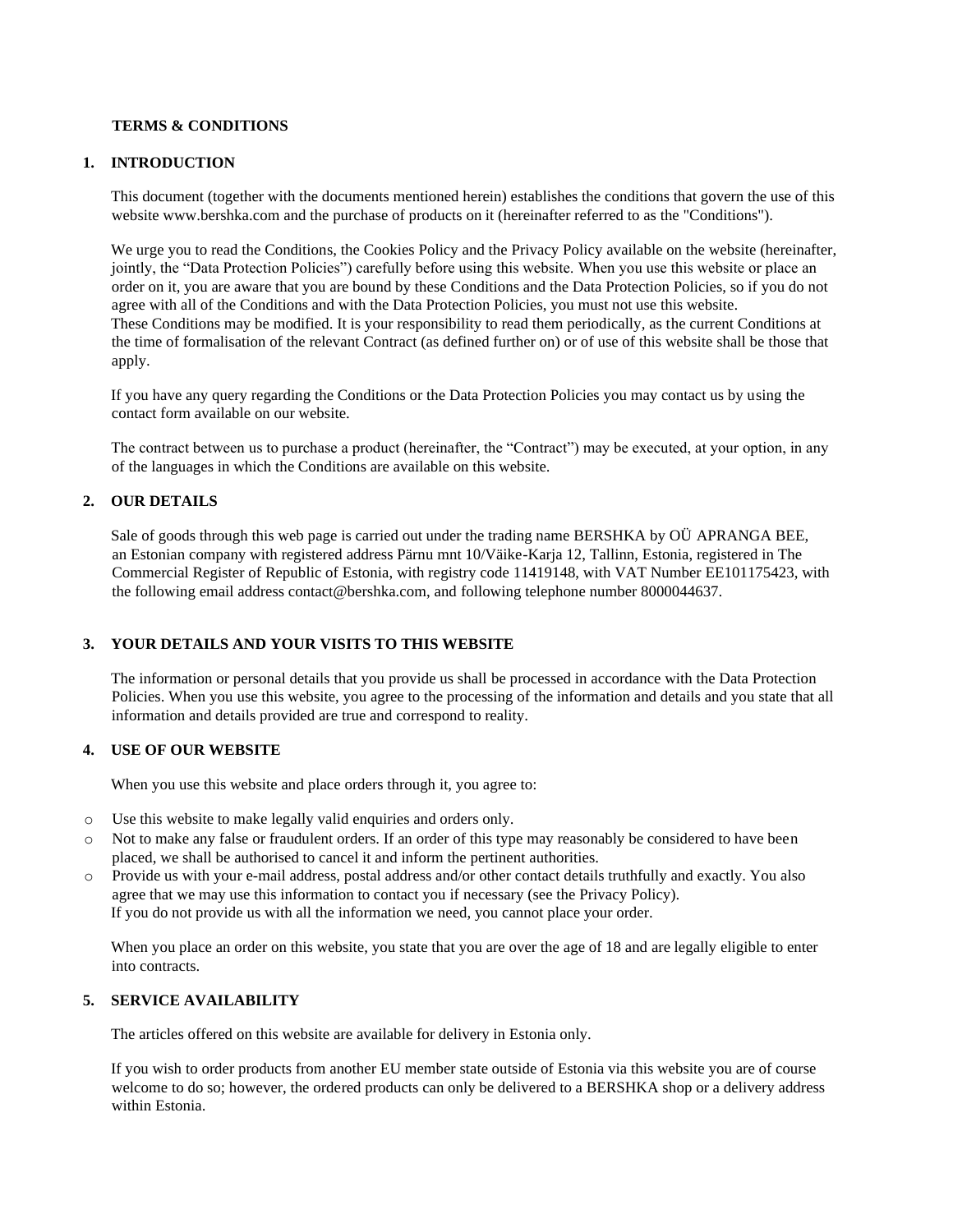## **6. HOW TO PLACE AN ORDER**

To place an order, you must follow the online purchasing procedure and click on "Place Order". After doing so, you will receive an email confirming receipt of your order (the "Order Confirmation"). You will be informed via email that the order is being sent (the "Shipment Confirmation").

# **7. TECHNICAL MEANS OF CORRECTING ERRORS**

If you detect an error when entering your personal details to register as a user of this website, your details can be modified in the "My Account" section. In any event, you may correct errors in your personal data provided during the purchasing process by calling customer services on 8000044637, or at the email address contact@bershka.com, as well as exercising the right of rectification as set out in the Privacy Policy by contacting contact@bershka.com.

This website displays confirmation screens at various points throughout the purchasing process, which do not allow the order to be processed if the data in these sections has not been entered correctly. This website also shows the details of all the items that you have added to the shopping basket during the purchasing process and as such you may modify the details of your order before payment. If you detect an error in your order after payment has been made, you should contact our customer services to rectify the error immediately, either by telephone or email, using the aforementioned contact details.

## **8. AVAILABILITY OF PRODUCTS**

All product orders are subject to availability of the same. Along this line, if there are difficulties regarding the supply of products or there are no more items left in stock, we reserve the right to provide you with information on substitute products of the same or higher quality and value that you may order. If you do not wish to order the substitute products, we will reimburse any amount that you may have paid.

### **9. REFUSAL TO PROCESS AN ORDER**

We reserve the right to remove any product from this website at any time and to remove or modify any material or content from the same. Although we will always do everything possible to process all orders, there may be exceptional circumstances that force us to refuse to process an order after having sent the Order Confirmation, and we reserve the right to do so at any time.

We shall not be liable to you or to any third party for removing any product from this website for removing or modifying any material or content from the website, or not processing an order once we have sent the Order Confirmation.

### **10. DELIVERY**

Notwithstanding clause 8 above regarding product availability and save for extraordinary circumstances, we will endeavour to send the order consisting of the product(s) listed in each Shipment Confirmation prior to the date indicated in the Shipment Confirmation in question or, if no delivery date is specified, in the estimated timeframe indicated when selecting the delivery method and, in any case within a maximum period of 30 days from the date of the Order Confirmation.

Nonetheless, there may be delays for reasons such as the customization of products, the occurrence of unforeseen circumstances or the delivery zone.

If for any reason we are unable to comply with the delivery date, we will inform you of that situation and we will give you the option to continue with the purchase, establishing a new delivery date, or cancel the order with full reimbursement of the amount paid. Keep in mind in any case that we do not make home deliveries on Saturdays or Sundays or public holidays.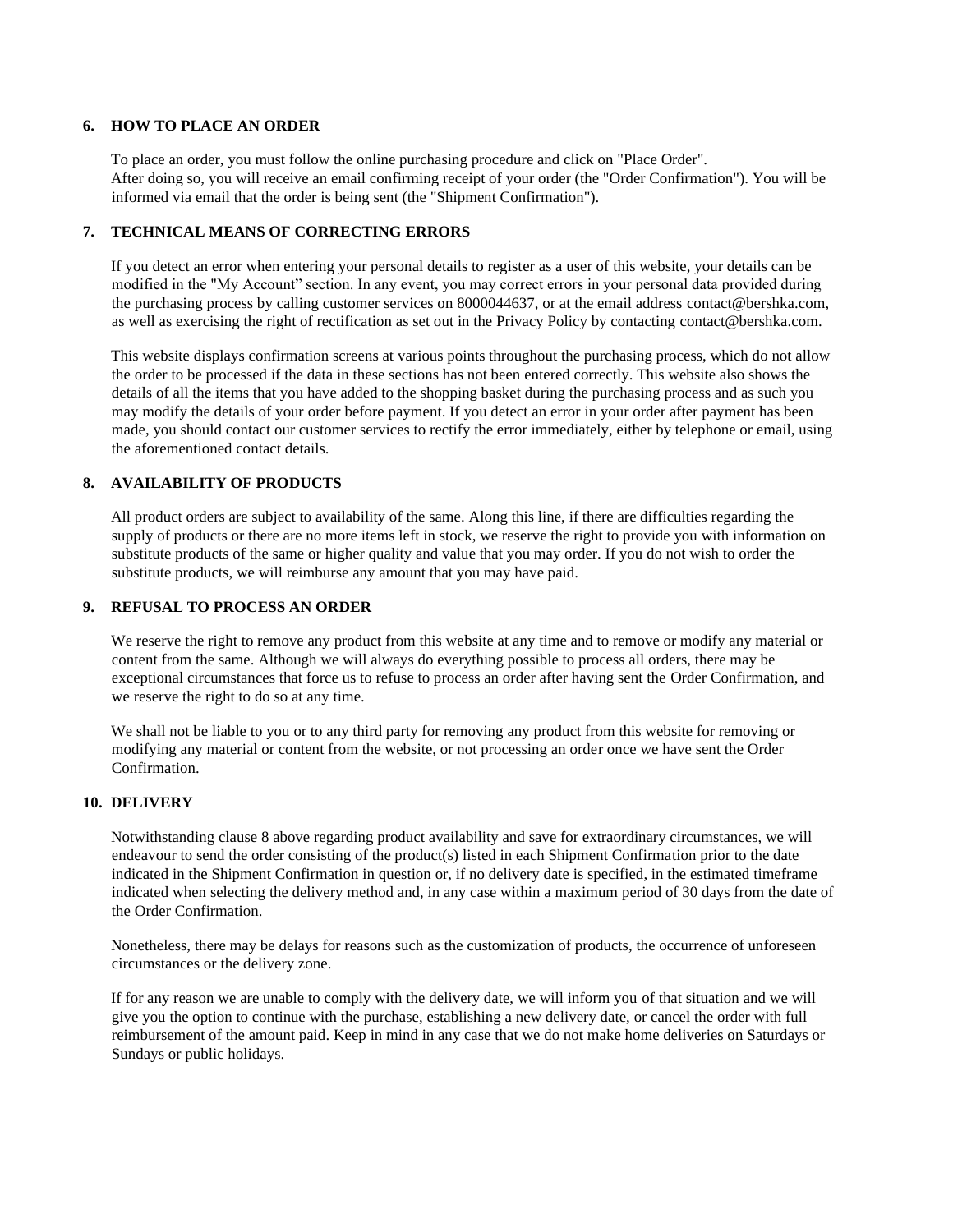For the purposes of these Conditions, "delivery" shall be understood to have taken place or the order "delivered" as soon as you or a third party indicated by you acquires physical possession of the goods, which will be evidenced by the signing of the receipt of the order at the agreed delivery address.

# **11. INABILITY TO DELIVER**

If it is impossible for us to delivery your order, we will attempt to find a safe place to leave it. If we cannot find a safe place, your order will be returned to our warehouse. We will also leave a note explaining where your order is located and what to do to have it delivered again. If you will not be at the place of delivery at the agreed time, we ask you to contact us to organise delivery on another day.

If after 15 days from the date your order is available for delivery, the order could not be delivered for reasons not attributable to us, we shall assume that you wish to cancel the Contract and it will be terminated. As a result of the termination of the Contract, we will return to you all payments received from you, including delivery charge (except for any additional costs resulting from your choice of any delivery method other than the least expensive ordinary delivery method that we offer) without any undue delay, and at any rate, within 14 days of the date on which we deem this Contract to have been terminated.

Please keep in mind that transport derived from the termination of the Contract may have an additional cost which we will be entitled to pass on you.

## **12. TRANSMISSION OF RISK AND OWNERSHIP OF THE PRODUCTS**

The product risks shall be your responsibility from the moment of delivery as defined in clause 10 above.

You will take ownership of the products when we receive full payment of all amounts due in relation to the same, including delivery fees, or at the moment of delivery (as defined in clause 10 above), if that were to take place at a later time.

# **13. PRICE AND PAYMENT**

The price of the products will be as stipulated at all times on our website, except in the case of an obvious error. Although we make every effort to ensure that the prices featured on the web page are correct, error may occur. If we discover an error in the price of any of the products that you have ordered, we will inform you as soon as possible and give you the option of confirming your order at the correct price or cancelling it. If we are unable to contact you, the order will be considered cancelled and all amounts paid will be reimbursed to you in full.

We are not obliged to provide you with any product at the incorrect lower price (even when we have sent the Shipment Confirmation) if the error in the price is obvious and unmistakable and could have reasonably been recognised by you as an incorrect price.

The prices on the website include VAT, but exclude delivery fees, which are added to the total price as indicated in our Shopping Guide - Delivery Fees.

Prices may change at any time. However, except as stipulated above, the changes shall not affect the orders for which we have sent an Order Confirmation.

Once you have selected all articles that you wish to buy, those will have been added to your shopping basket and the next step will be to process the order and make payment. To that end, you must follow the steps of the purchase process, filling up or verifying the information requested in each step. Furthermore, throughout the purchase process, before payment, you can modify the details of your order. You are provided with a detailed description of the purchase process in the Shopping Guide. Also, if you are a registered user, a record of all the orders placed by you is available in "My Account" area.

You may use, as payment method, the cards Visa, Mastercard, American Express and PayPal. To minimise the risk of non-authorised access, your credit card details will be encrypted. Once we receive your order, we will make a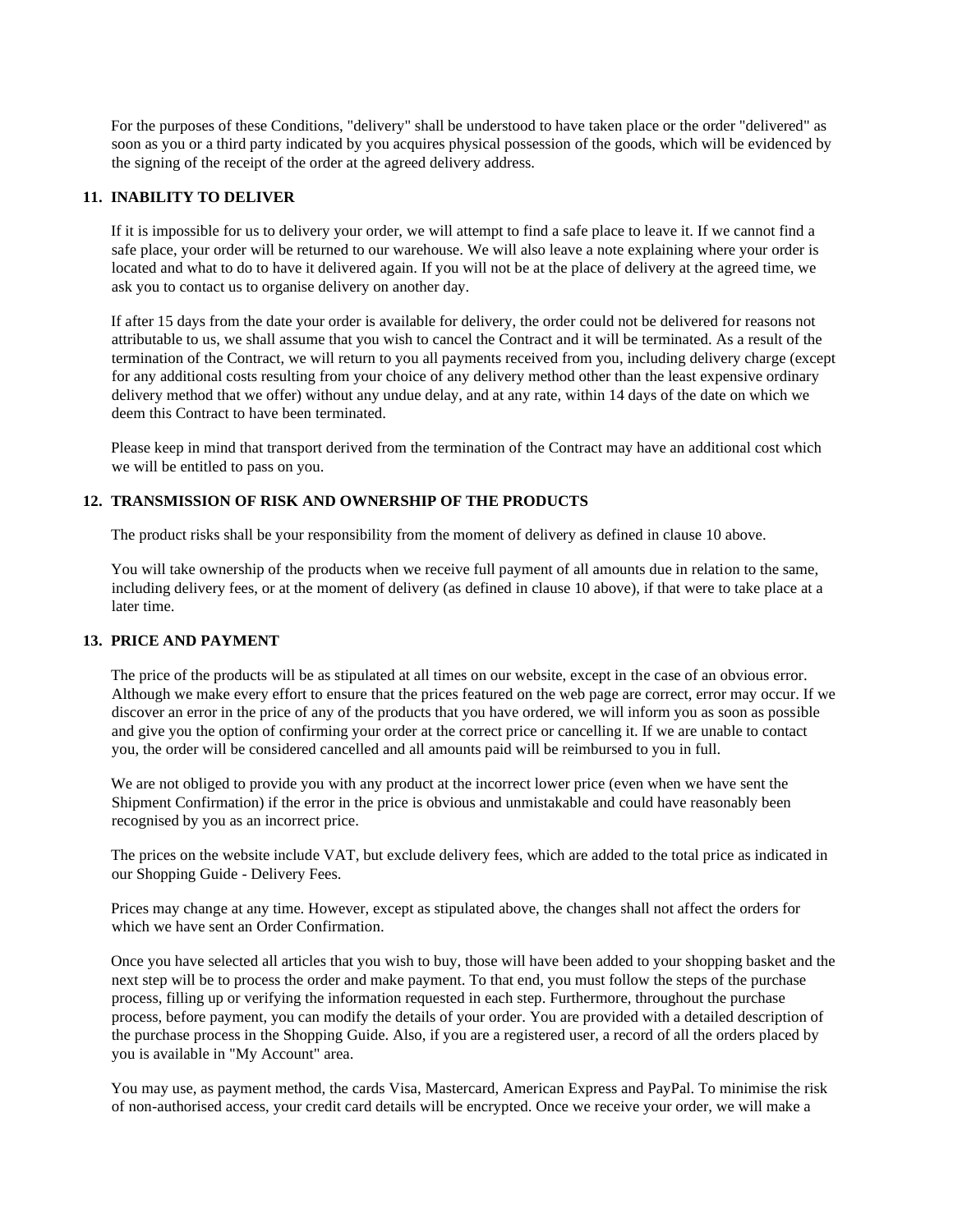pre-authorization on your card to ensure that there are sufficient funds to complete the transaction. The charge on your card will be made at the time your order leaves our warehouse.

If your payment method is PayPal, the charge will be made when we confirm your order.

When you click "Place Order", you are confirming that the credit card is yours.

Credit cards are subject to verification and authorisation by the card issuing entity, but if the entity does not authorise the payment, we shall not be liable for any delay or failure to deliver, and we will be unable to formalise any Contract with you.

## **14. BUYING GOODS AS A GUEST**

THE FUNCTIONALITY OF BUYING GOODS AS A GUEST IS ALSO AVAILABLE ON THE WEBSITE. UNDER THIS TYPE OF PURCHASE, ONLY SUCH DATA WHICH ARE ESSENTIAL TO PROCESS YOUR ORDER WILL BE REQUESTED FROM YOU. UPON COMPLETION OF THE PURCHASE PROCESS, YOU WILL BE OFFERED THE POSSIBILITY OF REGISTERING AS A USER OR CONTINUE AS A NON-REGISTERED USER.

## **15. EXPRESS CHECKOUT**

The express checkout feature (hereafter "Express Checkout") makes it easier for you to make purchases on this website as you do not have to enter shipping, billing and payment information for each purchase. Express Checkout is available in the View Basket section.

To use Express Checkout you will have to save your card information. You may do so when making a payment with any of the cards accepted by this website by clicking the "Save my card information" option. This will result in the following card information being saved: card number, card holder name exactly as it appears on the card and card expiry date.

To save your card information and use Express Checkout, you will have to accept the applicable Privacy Policy and Conditions.

By agreeing to use Express Checkout, you authorise that purchases paid though the tool be charged to the respective card linked to the tool. Card usage shall be governed by the written terms between you and the card issuer in all cases.

You may save card information in Express Checkout for as many cards as you like, to do so must make at least one payment with each of them. If you wish to save card information for more than one card, the card whose information was saved most recently will be considered your "Favourite Card", and will be charged for Express Checkout purchases by default. However, you may change your Favourite Card in the My Account section of this webpage.

To use Express Checkout, you only have to click on the "Express Checkout" button that appears in the Shopping Basket. A screen will immediately appear with the shipping, billing and payment information for your purchase. The information available on this screen cannot be edited, so if there is incorrect information do not complete the purchase. To make purchases using different details please do not use the Express Checkout service.

You may change your Favourite Card linked to Express Checkout in the My Account section of this webpage.

The provisions of this clause shall not apply if you buy goods as a guest.

## **16. VALUE ADDED TAX AND INVOICING**

Pursuant to the prevailing rules and regulations in force, all purchases done through the web site are subject to the Value Added Tax (VAT).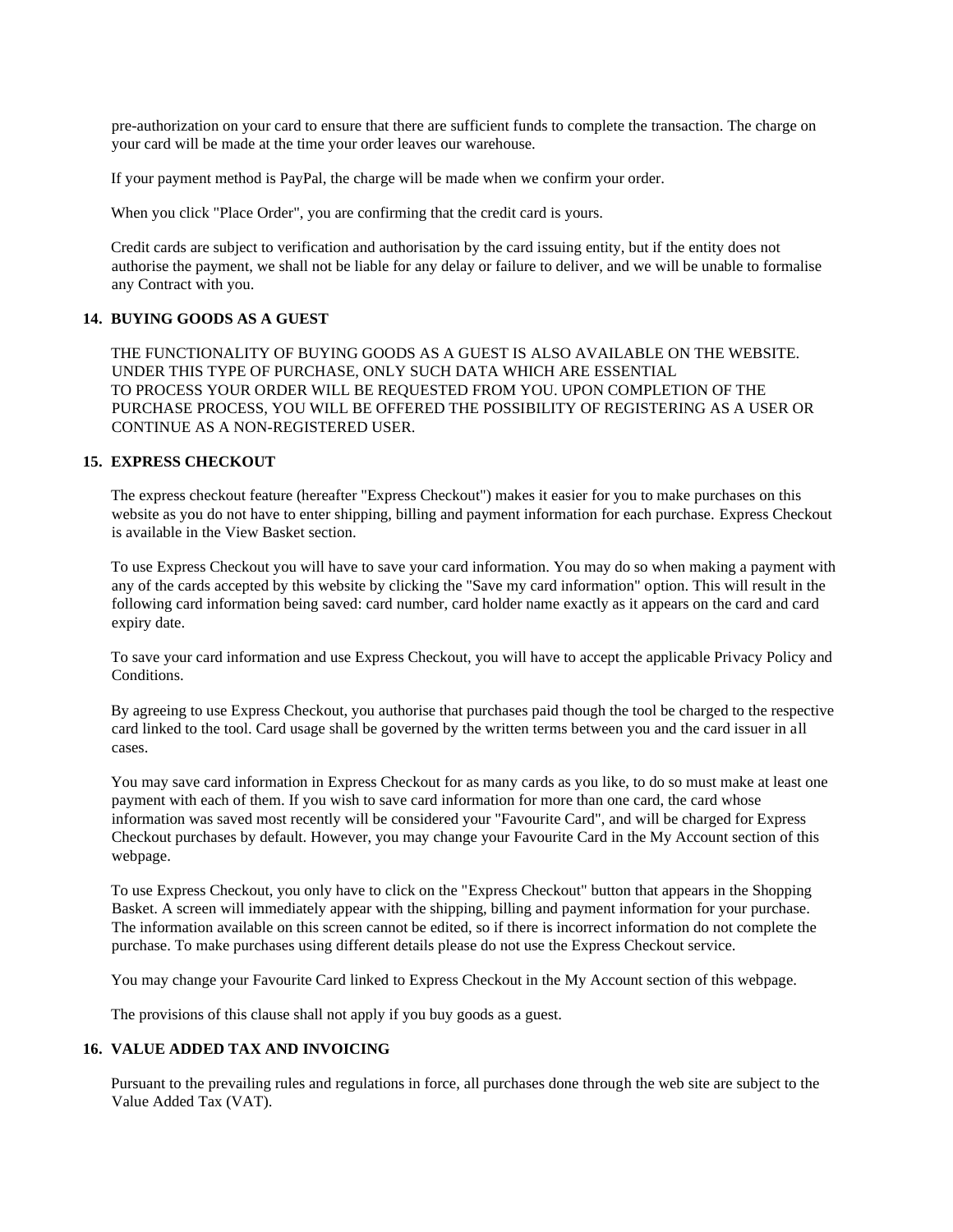In this regard and pursuant to Chapter I of Title V of Council Directive 2006/112/EC of 28 November 2006, on the common system of value added tax, the place of supply shall be deemed to be within the Member State of the address where items shall be delivered, and applicable VAT shall be at the prevailing rate in each Member State where items are to be supplied as per the orders placed.

Pursuant to the applicable rules and regulations in each jurisdiction, the rule of the "reverse charge" (article 194 of Directive 2006/112) may apply to goods supplied in certain Member States of the European Union if the customer is or is required to be a taxable person for VAT purposes. If this is the case, no VAT would be charged by us, subject to the confirmation by the recipient that the VAT on the items supplied would be accounted for by the customer under the reverse charge procedure.

You expressly authorise us to issue the invoice in electronic format. However, you may freely indicate us at any time, you want to receive a paper copy of your invoice, in which case we will issue and send you the invoice on paper.

# **17. RETURN POLICY**

# **17.1. Legal right of withdrawal**

Right of withdrawal

- o If you are contracting as a consumer, you have the right to withdraw from the Contract, within 14 days, without giving any reason.
- o The withdrawal period will expire after 14 days from the day on which you acquire, or a third party other than the carrier and indicated by you acquires, physical possession of the goods or in case of multiple goods in one order delivered separately, after 14 days from the day on which you acquire, or a third party other than the carrier and indicated by you acquires, physical possession of the last good.
- o To exercise the right of withdrawal, you may notify at OÜ APRANGA BEE operating as franchise partner under the commercial name BERSHKA, at the telephone number 8000044637, by writing an email at contact@bershka.com or by writing to our contact form available on our website, of your decision to withdraw from this Contract by an unequivocal statement (example, a letter sent by email). You may use the model withdrawal form as set out in Annex, but it is not obligatory.
- o To meet the withdrawal deadline, it is sufficient for you to send your communication concerning your exercise of the right of withdrawal before the withdrawal period has expired.

### Effects of withdrawal

o If you withdraw from this Contract, we shall reimburse to you all payments received from you, including the costs of delivery to the original delivery place (with the exception of the supplementary costs resulting from your choice of a type of delivery other than the least expensive type of standard delivery offered by us) without undue delay and in any event not later than 14 days from the day on which we are informed about your decision to withdraw from this Contract. We will carry out such reimbursement using the same means of payment as you used for the initial transaction. In any event, you will not incur any fees as result of such reimbursement. Notwithstanding the foregoing, we may withhold reimbursement until we have received the goods back or you have

supplied evidence of having sent back the goods, whichever is the earliest.

- o You shall send back or deliver the goods or hand them over to us at any BERSHKA store in Estonia or return them by Courier arranged by us in Estonia, without undue delay and in any event not later than 14 days from the day on which you communicate your withdrawal from this Contract to us. The deadline is met if you send back the goods before the period of 14 days has expired.
- o Unless you hand the goods over in a BERSHKA store in Estonia you shall bear the direct cost of returning the goods.
- o You are only liable for any diminished value of the goods resulting from the handing other than what is necessary to establish the nature, characteristics and functioning of the goods.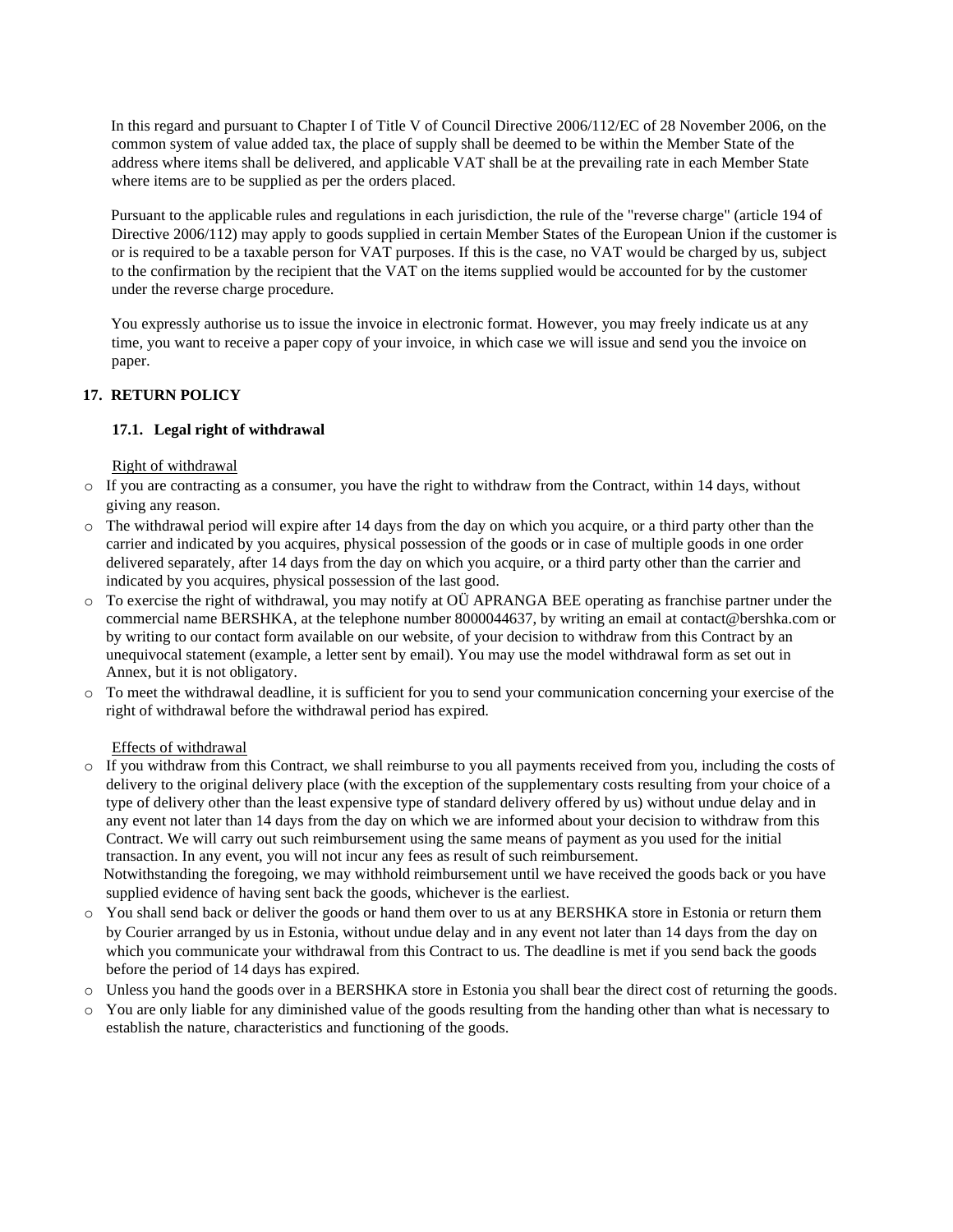# **17.2. Contractual right of withdrawal**

- o In addition to the legally recognised right to cancel for consumers and users, mentioned in clause 17.1 above, we grant you a period of 30 days from Shipment Confirmation to return the products (except those mentioned in clause 17.3 below, for which the right to cancel is excluded).
- $\circ$  In case you return the goods within the contractual term of the right of withdrawal, but once the statutory period has expired, you will be reimbursed, only, with the amount paid for said products, which means that the delivery costs will not be reimbursed. You will be responsible for the direct costs of returning the product unless you hand the goods over in a BERSHKA store in Estonia.
- o You may exercise your right of withdrawal in accordance with the provision of clause 17.1 above, however should you inform us about your intention of withdrawing from the Contract after the legal term for withdrawal, you shall, in any case, hand the goods over to us within the 30 day term as from the Shipment Confirmation.

# **17.3. Common provisions**

- o You shall not have the right to cancel the Contract when it is for the delivery of any of the following Products:
	- Customised items:
	- Music CDs/DVDs without their original wrapping.
	- Sealed goods which are not suitable for return due to hygiene reasons and were unsealed after delivery.
- o Your right to cancel the Contract shall apply exclusively to the products that are returned in the same condition in which you received them. No reimbursement will be made if the product has been used once it has been opened, for products that are not in the same condition as when they were delivered or if they have been damaged, so take care of the products(s) while in your possession. Please return the products using or including all their original packaging, instructions and other documents, if any, accompanying the products. In any case, you must send the product to be returned together with the receipt that you received when the product was delivered. In any case, you must send the product to be returned together with the receipt that you received when the product was delivered.
- o Upon cancellation, the respective products shall be returned as follows:
	- Returns at any BERSHKA store

You may return any product at any BERSHKA store in the country where your product was delivered which has the same section to which the goods you wish to return belong to. In such case, you should go to such store and present with the good a fully completed ticket included with the delivery of the product.

Returns using the drop points set up in Estonia

You may return products to one of the authorised drop points in Estonia. In order to do so, you must request a return on the website, in 'Drop Point' under 'Returns' in the 'My Account' section, and we will subsequently send you an email with a return label that you can stick to the return package, so that you can leave it at your chosen authorised drop point. You must leave the item in the same packaging in which you received it.

Returns by Courier

When returning the product(s) by Courier arranged by us, you should contact us through our web form or by telephone at 8000044637 to arrange for the product to be collected at your home. You should send the product in the same package received by following the directions on the "RETURNS" section of this website. If you have bought any goods as a guest, you may request returns by Courier by phone, dialing 8000044637.

▪ You can return the product directly to the address outlined on the receipt received on delivery of the product. We ask you to return the product without delay, together with the receipt to the address outlined on the receipt.

- o Only the first option above will not entail any additional cost to you.
- $\circ$  If you do not want to return the products using the free option available, you will be responsible for the return costs. Please note that if you decide to return us the items "cash on delivery", we will be authorised to charge you for any costs we may incur.
- o After examining the article, we will inform you of whether you have the right to reimbursement of the amounts paid. Delivery costs will be reimbursed when the right of withdrawal is exercised within the statutory period and all the goods in which the relevant parcel consists of are returned. The refund will be paid as soon as possible and, in all cases, within 14 days from the date on which you notified us of your intention to cancel. Notwithstanding the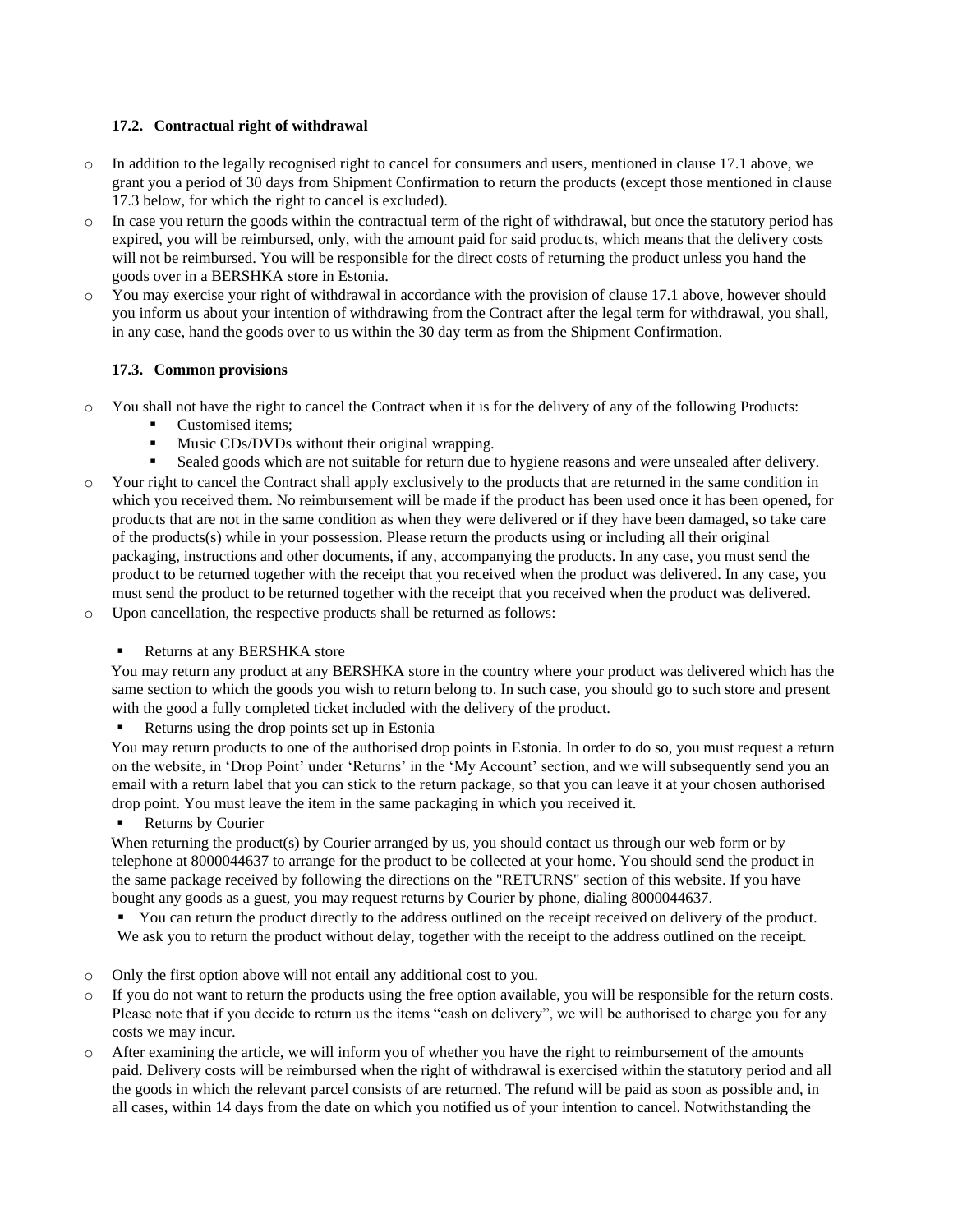foregoing, we may withhold the reimbursement until we have received the goods back, or until you have supplied evidence of having sent back the goods, whichever is the earliest. The refund will always be paid using the same payment means you used to pay for your purchase.

- o You shall assume the cost and risk of returning the products to us, if you have not chosen one of the free return options as indicated above.
- o If you have any questions, you can contact us on our contact form available on our website or by calling 8000044637, We inform you that by dialing customer calling centre you will be charged on your mobile operator set tariffs as calling abroad. The customer calling center will provide services in English and Russian languages.

### **17.4. Returns of defective products**

- o In the cases in which you consider that at the moment of delivery the product is not as stipulated in the Contract, you must contact us immediately on our contact form, providing the product details and the damage sustained, or calling us on 8000044637, where we will indicate what you need to do.
- o You can return the product at any of our BERSHKA stores in Estonia or by delivering it to a Courier who we will send to your home. You must return the product together with the ticket that you will receive with the product when it is delivered. We will carefully examine the returned product and will notify you by e-mail within a reasonable period if the product may be refunded or replaced (as appropriate). The refunding or replacement of the article shall take place as soon as possible and in all cases within 14 days from the date on which we send you an email confirming the that refund or replacement of the product is going ahead.
- o The amounts paid for the products returned due to any damage or defect, when it actually exists, will be reimbursed in full, including the delivery costs related to sending the article and the costs to you for returning it to us. The refund shall be paid by the same payment means you used to pay from the purchase.
- o All rights recognised in current legislation shall be, in any case, safeguarded.

### **17.5. Right of withdrawal and return for orders from abroad**

If you have ordered products from outside Estonia from another EU member state via this website the above clauses 17.1, 17.2, 17.3 apply with the restrictions that the collection by a courier commissioned by us can only be made from the original delivery address within Estonia.

At the same time we would like to inform you that we are under no circumstances (with exception of clause 17.4 to which this clause 17.5 does not apply) obliged to pay shipping costs to destinations other than the original delivery address nor the return costs from destinations outside Estonia.

### **18. GUARANTEES**

As a consumer and user, we provide guarantees for the products sold via this website, in the legally established terms for each type of product, and thus will respond to a lack of conformity of said products, which becomes apparent within two years of the delivery of the product. However, we remind you that sufficient evidence of the product's lack of conformity with the contracted product must be provided if apparent after six months from the delivery of the product.

The products will be understood to comply with the contract if (i) they match our description and have the characteristics we presented on this website, (ii) they are suitable for the normal uses of products of the same type, and (iii) they offer the normal quality and features it would be reasonable to expect of a product of the same type. In this respect, if any of the products do not conform with the contract, you should make us aware of this by following the process detailed in aforementioned section 17.4 and through any of the communication means destined for this purpose.

The products we sell, especially handmade products, often present the characteristics of the natural materials used to make them. These characteristics, such as variations in streaks, textures in the knitting and in the colour are not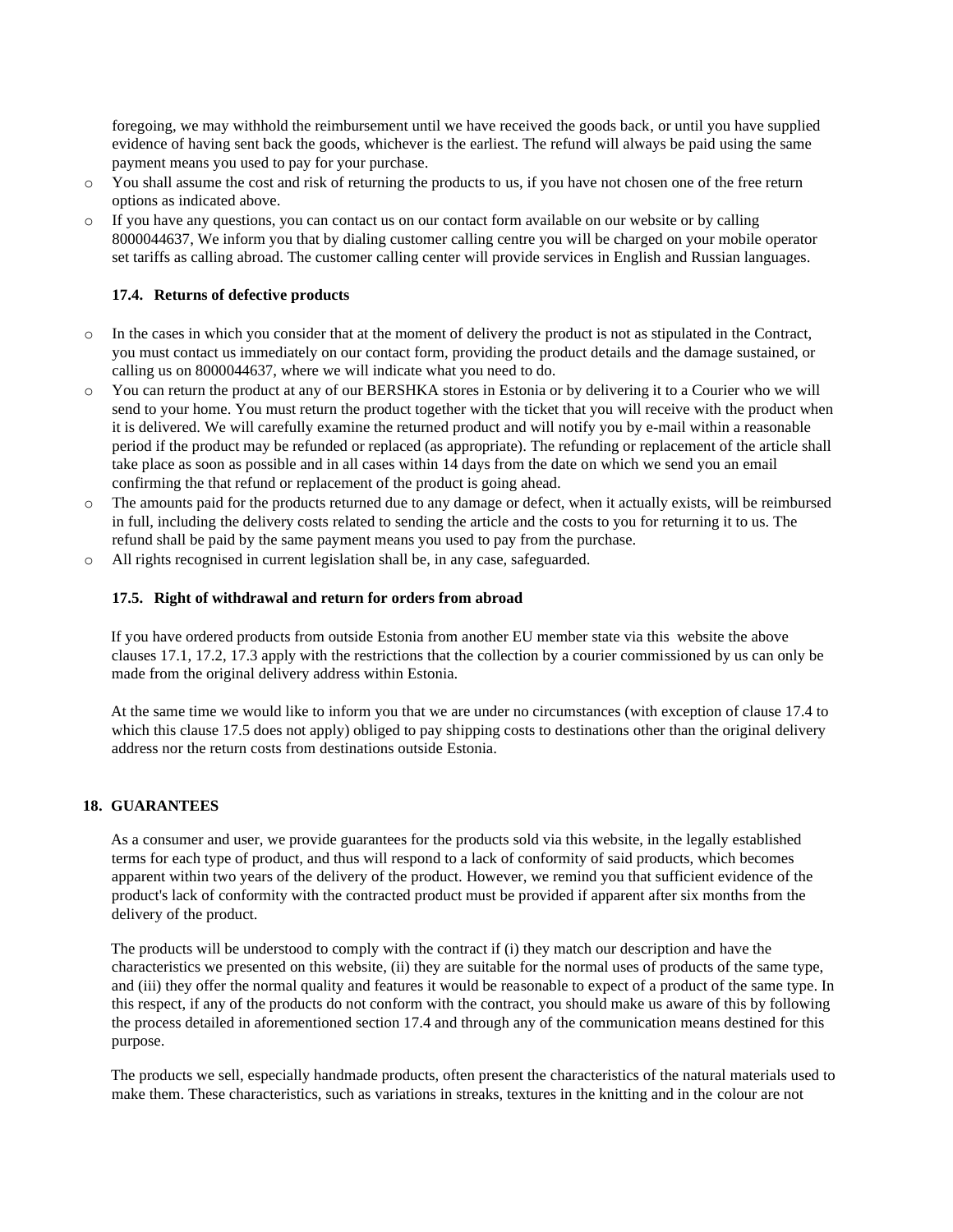considered defects or faults. Rather, these variations should be expected and appreciated. We only select products of a superior quality, but natural characteristics are inevitable and should be accepted as part of the individual appearance of the product.

# **19. LIABILITY AND WAIVING LIABILITY**

Unless otherwise indicated expressly in these Conditions, our liability regarding any product acquired on our website shall be limited strictly to the price of purchase of said product.

Notwithstanding the above, our liability shall not be waived nor limited in the following cases:

- o In case of death or personal harm;
- o In any case in which it were illegal or illicit to exclude, limit or attempt to exclude or limit our liability. Notwithstanding the paragraph above, and to the extent legally allowed, we shall not accept any liability for the following losses, regardless of their origin:
- o loss of income or sales;
- o loss of business;
- o loss of profits or contracts;
- o loss of forecast savings;
- o loss of data; and
- o loss of management time or office hours.

Due to the open nature of this website and the possibility of errors in storage and transmission of digital information, we do not guarantee the accuracy and security of the information transmitted or obtained by means of this website, unless otherwise indicated expressly.

The provisions in this clause shall not affect your rights as a consumer and user, nor your right to cancel the **Contract** 

#### **20. INTELLECTUAL AND INDUSTRIAL PROPERTY**

You recognize and agree that all copyrights, registered trademarks and other intellectual and industrial property rights to the materials or contents provided as part of the website belong at all times to the INDITEX GROUP or to a third party who had authorized to the INDITEX GROUP the use of said content or material. You may NOT use said material unless you are expressly authorized by the INDITEX GROUP. This does not prevent you from using this website to the extent necessary to copy the information on your order or contact details.

## **21. VIRUSES, PIRACY AND OTHER COMPUTER ATTACKS**

You must not make undue use of this website by intentionally introducing a virus, Trojan horse, worm, logic bombs or any other software or technologically damaging or harmful material. You shall not attempt to make unauthorised access to this website, the server on which the site is housed or any server, computer or database related to our website. You agree not to attack this website through any attack of denial of service or an attack of distributed denial of service.

Failure to comply with this clause shall be considered an infraction as defined under the applicable regulations. We will report any failure to comply with this regulation to the corresponding authorities, and we will co-operate with them to determine the identity of the attacker. Likewise, in the event of failure to comply with this clause, authorisation to use this website shall be suspended immediately.

We shall not be held liable for any damage or harm resulting from a denial of service attack, virus or any other software or technologically damaging or harmful material that may affect your computer, IT equipment, data or materials as a result of using this website or downloading content from the same or those to which this site redirects you.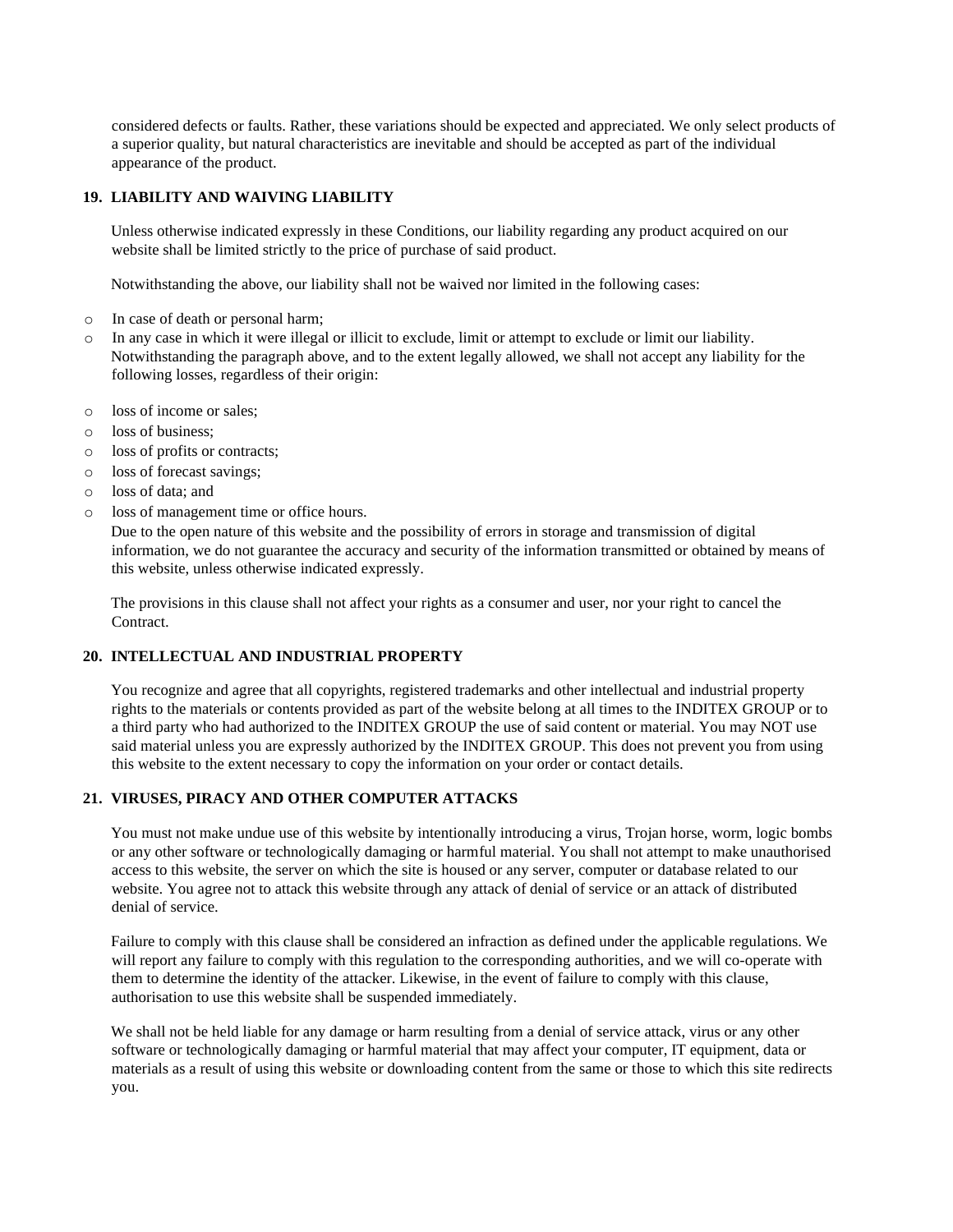### **22. LINKS FROM OUR WEBSITE**

If our website contains links to other websites and third-party materials, said links are provided for information purposes only and we have no control whatever over the content of those websites or materials. Therefore, we shall not accept any liability for any damage or harm deriving from their use.

# **23. WRITTEN COMMUNICATION**

The applicable regulations require that some of the information or notification that we send to you be in written form. By using this website, you agree that most of the communication with us will be electronic. We will contact you by e-mail or we will provide you information by posting alerts on this website. For contractual purposes, you agree to use this electronic means of communication and accept that all contracts, notifications, information and other communication that we send you electronically complies with the legal requirements of providing it in writing. This condition will not affect your rights as recognised by law.

## **24. NOTIFICATIONS**

The notifications that you send us must be sent preferably through our contact form. Pursuant to the provisions in clause 23 above, and unless otherwise stipulated, we may send you notifications either by e-mail or to the postal address you provided us when placing an order.

It shall be understood that the notifications have been received and have been carried out correctly as soon as they are posted on our website, 24 hours after they have been sent by e-mail, or three days after the postage date on any letter. As proof that the notification has been sent it shall be sufficient to prove, in the case of a letter, that it was correctly addressed, that the correct postage was paid and that it was duly delivered to the post office or to a mail box, and in the case of an email, that the notification was sent to the email address specified by the recipient.

## **25. TRANSFER OF RIGHTS AND OBLIGATIONS**

The Contract is binding both for you and for us, as well as for our respective successors, transferees and heirs.

You may not transmit, cede, levy or in any other way transfer a Contract or any of the rights or obligations derived from the same, without having obtained our written consent in advance.

We may transmit, cede, levy, subcontract or in any other way transfer a Contract or any of the rights or obligations derived from the same, at any time during the life of the Contract. To avoid any doubt, said transmissions, cessions, levies or other transfers shall not affect the rights that, as applicable, you have as a consumer recognised by law or cancel, reduce or limit in any way the express and tacit guarantees that we may have given you.

## **26. EVENTS BEYOND OUR CONTROL**

We will not be liable for any non-compliance or delay in compliance with any of the obligations we assume under a Contract when caused by events that are beyond our reasonable control ("Force Majeure").

Force Majeure shall include any act, event, failure to exercise, omission or accident that is beyond our reasonable control, including, among others, the following:

- o Strike, lockout or other forms of protest.
- o Civil unrest, revolt, invasion, terrorist attack or terrorist threat, war (declared or not) or threat or preparation for war.
- o Fire, explosion, storm, flood, earthquake, collapse, epidemic or any other natural disaster.
- o Inability to use trains, ships, aircraft, motorised transport or other means of transport, public or private.
- o Inability to use public or private telecommunication systems.
- o Acts, decrees, legislation, regulations or restrictions of any government or public authority.
- o Strike, failure or accident in maritime or river transport, postal transport or any other type of transport.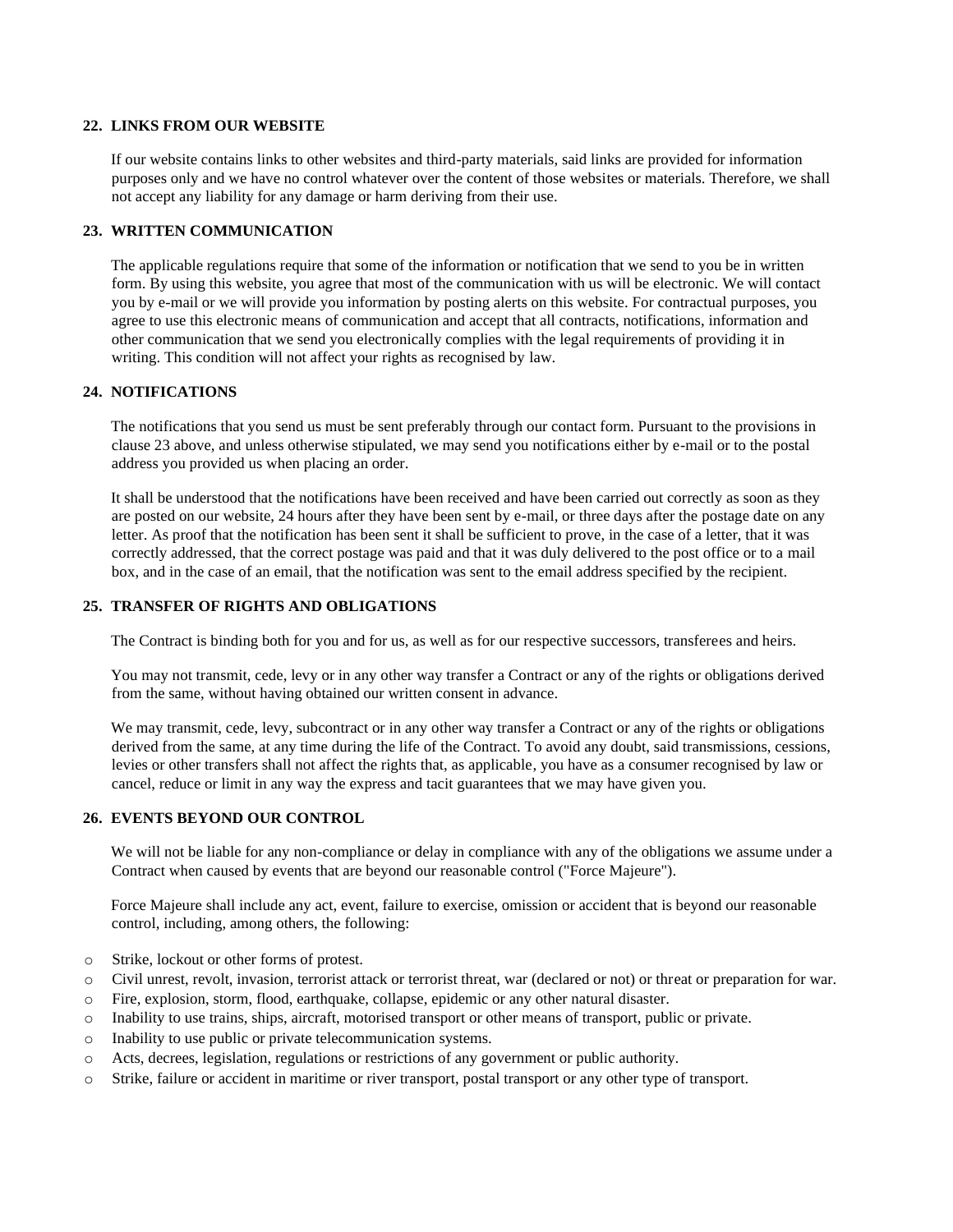It shall be understood that our obligations deriving from Contracts are suspended during the period in which Force Majeure remains in effect, and we will be given an extension of the period in which to fulfil these obligations by an amount of time equal to the time that the situation of Force Majeure lasted. We will provide all reasonable resources to end the situation of Force Majeure or to find a solution that enables us to fulfil our obligations by virtue of the Contract despite the situation of Force Majeure.

### **27. WAIVING RIGHTS**

The lack of requirement on our part for strict compliance on your part with any of the obligations assumed by you by virtue of a Contract or of these Conditions or a lack of exercising on our part of the rights or actions that correspond to us by virtue of this Contract or of the Conditions shall not constitute the waiving or limitation of said rights or actions, nor exonerate you from fulfilling said obligations.

The waiving on our part of a specific right or action shall not constitute the waiving of other rights or actions derived from the Contract or from the Conditions.

The waiving on our part of any of these Conditions or of the rights or actions derived from the Contract shall not take effect unless expressly stipulated that it is a waiving of rights and is formalised and notified to you in accordance with the provisions of the Notifications section above.

## **28. PARTIAL ANNULMENT**

Should any of these Conditions or any provision of a Contract be declared null and void by firm resolution from the corresponding authority, the remaining terms and conditions shall remain in effect without being affected by said declaration of annulment.

### **29. ENTIRE AGREEMENT**

These Conditions and any document referenced in the same constitute the entire agreement between you and us as regards the purpose of the same, replacing any previous pact, agreement or promise made between you and us verbally or in writing.

You and ourselves acknowledge that we have agreed to enter into the Contract without depending on any declaration or promise made by the other party or that could have been inferred from any statement or document in the negotiations entered into by the two parties prior to said Contract, except those expressly mentioned in these Conditions.

Neither you nor ourselves shall take any action regarding any untrue statement made by the other party, verbally or in writing, prior to the date of the Contract (unless said untrue statement was made fraudulently) and the only action that may be taken by the other party shall be due to breach of contract in accordance with the provisions of these Conditions.

# **30. OUR RIGHT TO MODIFY THESE CONDITIONS**

We have the right to review and modify these Conditions at any time.

You are subject to the policies and Conditions in effect at the moment in which you use this website or place each order, except when by law or decision of governmental entities we must make changes retroactively to said policies, terms or privacy statement, in which case the possible changes will also affect orders made previously by you.

# **31. APPLICABLE LEGISLATION AND JURISDICTION**

The use of our website and the product purchase contracts through said website shall be governed by Estonian legislation.